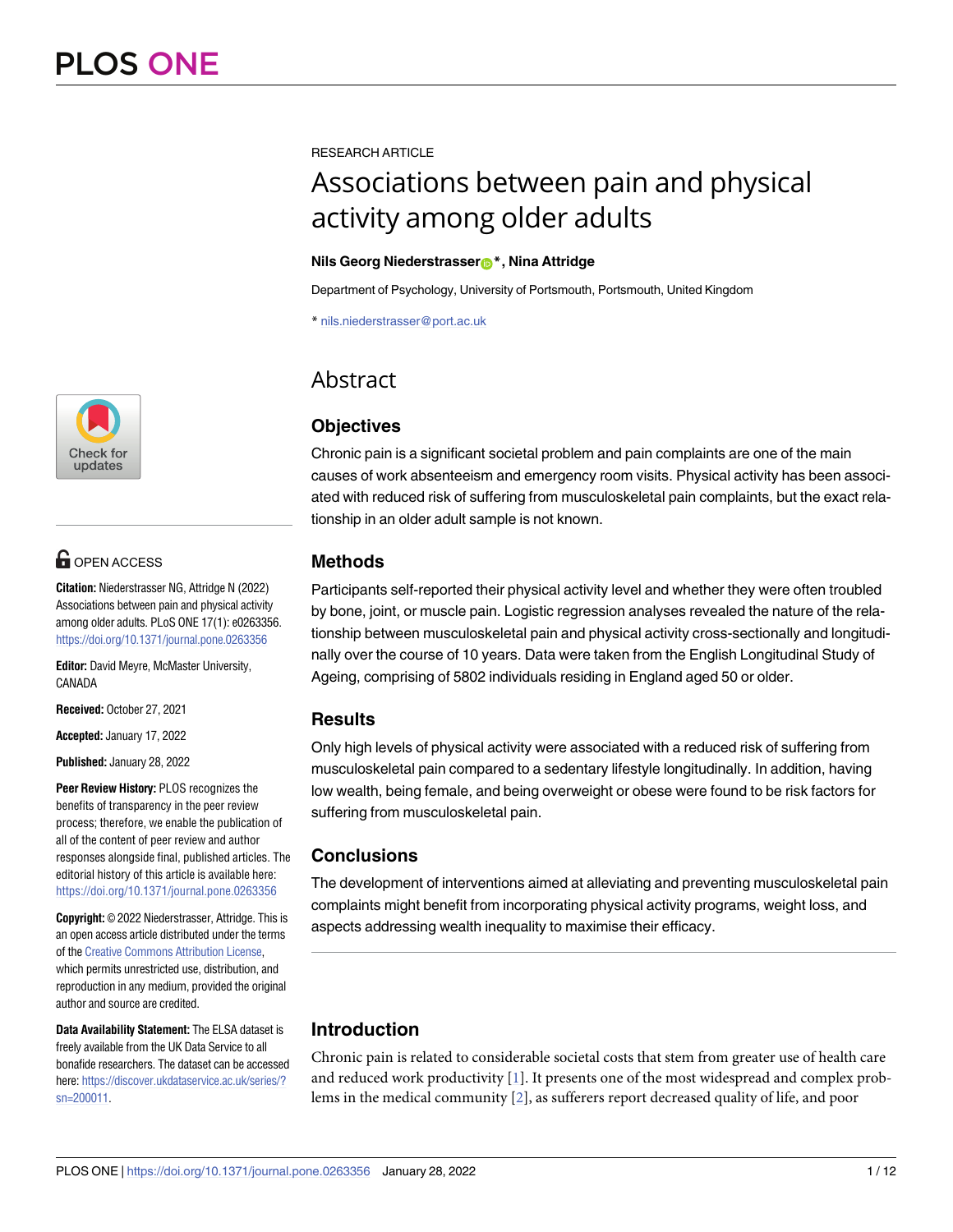<span id="page-1-0"></span>**Funding:** The data were made available through the UK Data Archive. The English Longitudinal Study of Ageing was developed by a team of researchers based at University College London, NatCen Social Research, the Institute for Fiscal Studies and the University of Manchester. The data were collected by NatCen Social Research. The funding is provided by the National Institute of Aging (R01AG017644) and a consortium of UK government departments coordinated by the Economic and Social Research Council. Publication has been supported by the University of Portsmouth Open Access Fund. The funders had no role in the study design; in the collection, analysis, and interpretation of data; in writing of the report; or in the decision to submit the paper for publication. The developers and funders of ELSA and the Archive do not bear any responsibility for the analyses or interpretations presented here.

**Competing interests:** The authors have declared that no competing interests exist.

physical, social, and psychological well-being alongside their pain complaints [[3,](#page-9-0) [4\]](#page-9-0). The prevalence of pain increases with age, with up to 62% of the over 75 age group in the UK reporting persistent pain complaints [[5](#page-9-0)]. Perplexingly, however, there is an under-representation of older adults in pain clinics and pain management programmes [[6\]](#page-9-0). Negative attitudes toward pain treatment, especially in terms of perceived lack of efficacy and concerns over adverse side effects as well as addiction, the belief in the inevitability of pain in old age, and pain complaints' perceived low importance compared to other comorbidities may explain why older adults are reluctant to seek treatment for pain [[7](#page-9-0)]. In an ageing society, pain will pose an everincreasing challenge. It is therefore imperative to identify what predisposes individuals to develop persistent pain complaints, so that interventions may be developed to prevent and reduce chronic pain.

Studies have suggested that sedentary behaviour may lead to disuse symptoms and result in greater pain sensitivity  $[8]$  $[8]$  $[8]$ , while being physically active may have protective effects against the occurrence of pain and its consequences [[9\]](#page-9-0). It is not clear, however, how these findings relate to older adults  $[10-12]$ . Older adults have a higher incidence of chronic pain  $[13]$  $[13]$  $[13]$  and are generally less physically active than younger adults [[14](#page-10-0)]. Only 1 in 4 adults over 65 engage in the minimum recommended activity levels needed to maintain health [[15](#page-10-0)], suggesting that sedentariness may be a major contributor to pain complaints among older adults.

Most examinations into the relationship between physical activity and pain have been cross-sectional [\[16,](#page-10-0) [17\]](#page-10-0), with few longitudinal exceptions [[18](#page-10-0)]. None, to date, have examined this relationship specifically in a large sample of older adults. The lack of longitudinal studies among older adults specifically is alarming, as potential risk factors, such as sedentariness, are more common but take time to lead to pain. This relationship may be obscured by cross-sectional investigations, as sedentary behaviour may be both a risk and a result of pain complaints. The impact of pain is often more severe among older adults [[13](#page-10-0)] and it frequently occurs alongside multiple comorbidities further limiting treatment options and highlighting the need for preventative action [[19](#page-10-0)]. Furthermore, up to 60% of care home residents suffer from some form of cognitive impairment that limits the ability to communicate pain, leading to both over and under-treatment of pain [\[20\]](#page-10-0). There is also a great level of variability in the assessment of both physical activity and pain, which may obscure more nuanced relationships [\[21\]](#page-10-0) and so the exact nature of the long-term association between physical activity and pain among older adults remains elusive.

Furthermore, there may be additional factors associated with greater propensity to report pain complaints in older age. Several such factors have been suggested for the general population, including female gender [\[22,](#page-10-0) [23\]](#page-10-0), being overweight [[24](#page-10-0)], and wealth levels [[25](#page-10-0)]. Persistent pain is more common among women than men [\[22,](#page-10-0) [23\]](#page-10-0), which may be related to an increased sensitivity to pain that leads to more frequent widespread pain and higher reported pain intensity. Being overweight may cause excess mechanical stress predisposing individuals to develop persistent pain [[24](#page-10-0)] and higher levels of proinflammatory cytokines that may produce a hyperalgesic state [[26](#page-10-0)]. Economic stress and associated depressive symptomology stemming from low wealth levels may also predispose individuals towards developing pain complaints [[25](#page-10-0)].

While there is evidence suggesting these factors may confound the relationship between physical activity and pain, their cumulative effects in a sample of older adults remain elusive. Here, data from the English Longitudinal Study of Ageing (ELSA) are used to examine whether physical activity, adjusting for gender, age, wealth level, and being overweight or obese, predicts the risk of reporting persistent musculoskeletal pain either cross-sectionally or longitudinally over the course of ten years.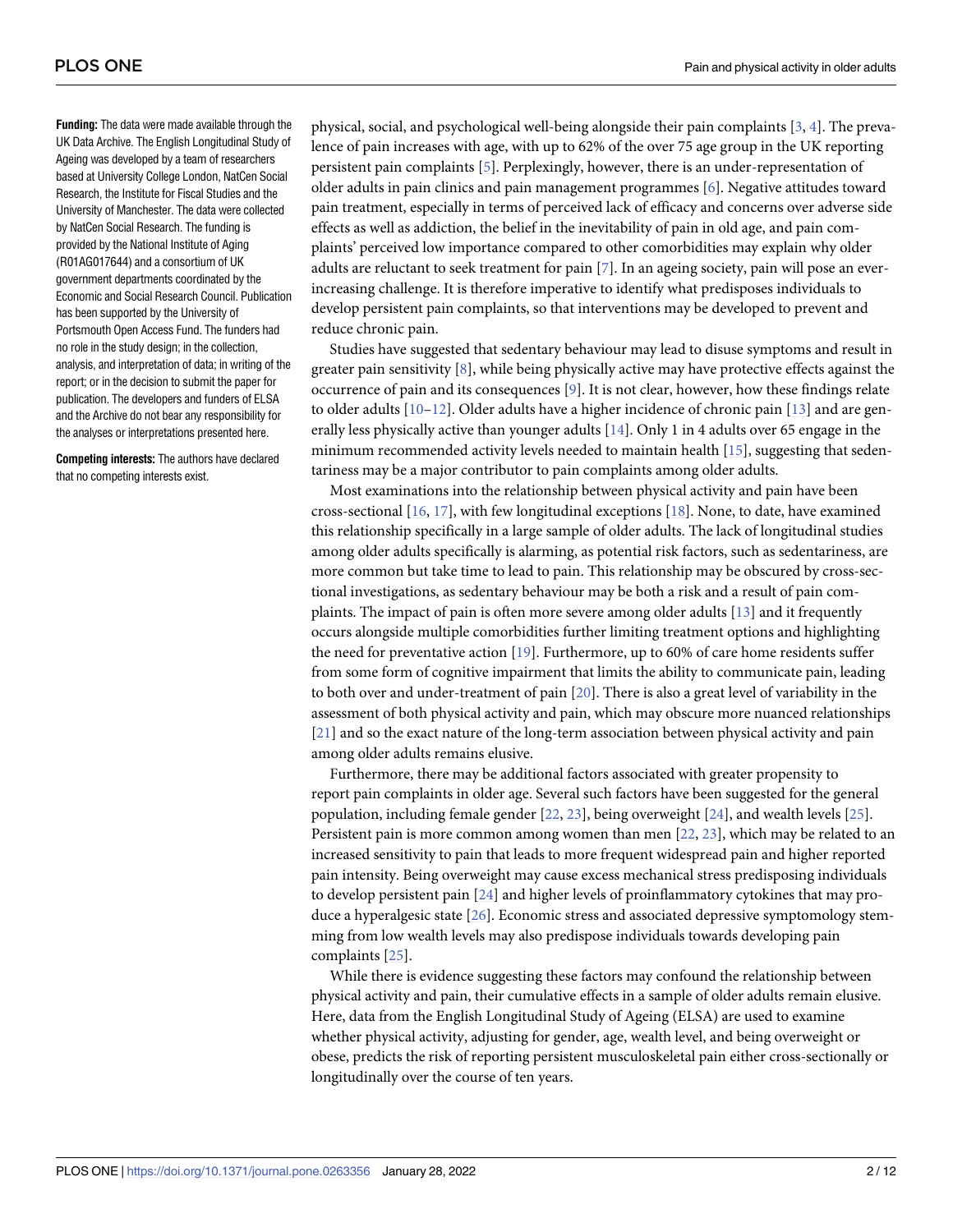#### <span id="page-2-0"></span>**Methods**

#### **Sample**

ELSA is an ongoing longitudinal study that gathers data from a representative sample of adults aged 50 years and over living in England. Details pertaining to data collection methods and sampling details are available elsewhere [\[27\]](#page-10-0). Currently, data from nine waves are available, collected between 2002/2003 and 2020/2021, with two-year intervals between waves. The current study draws on data from waves 2 (2004/2005), 4, (2008/2009), 7 (2014/2015), and 9 (2018/2019). With each wave, new participants are added to maintain a steady sample. Waves 1 and 3 do not include information on relevant risk factors and so had to be excluded. Since the longitudinal assessment spans 10 years, participants present in either waves 2 and 7 or 4 and 9 were eligible for inclusion in the current study. In other words, some participants' data were collected between 2004/2005 and 2014/2015 and others' were collected between 2008/ 2009 and 2018/2019. Baseline data were taken from waves 2 (2004/2005) and 4 (2008/2009). Data were collected through a combination of nurse assessments and self-report measures. Participants gave fully informed written consent to participate in the study. The London Multicentre Research Ethics Committee (MREC/01/2/91) granted ethical approval for the data collection and archiving.

#### **Outcome—Ffrequent musculoskeletal pain**

Participants self-reported whether they were often troubled by bone, joint, or muscle pain (yes/no) at waves 2, 4, 7, and 9. This variable has been used in previous investigations using the ELSA dataset [\[28\]](#page-10-0).

#### **Physical activity level**

Participants indicated the frequency of taking part in mild, moderate, and vigorous activities during leisure time, selecting from the following options for each level of intensity: (1) more than once per week, (2) once per week, (3) one to three times per month, or (4) hardly ever. Participants were shown prompt cards depicting examples of activities and corresponding intensity levels to aid them in finding the appropriate intensity level of their leisure activity. Examples of vigorous activity included: swimming, digging with a spade, jogging or running, cycling, and tennis; moderate: dancing, floor/stretching exercises, walking at a moderate pace, gardening and washing the car; mild: doing laundry, vacuuming, and home repairs.

The questions pertaining to physical activity status were taken from a validated physical activity interview [\[29\]](#page-10-0). Participants were categorised into four mutually exclusive groups (sedentary, mild, moderate, and vigorous), based on the highest intensity of physical activity that was carried out at least once per week [\[30\]](#page-11-0). For example, someone who did mild physical activity up to three times per month would be assigned to the "sedentary" group, while someone who did laundry every week and cycling once per month would be assigned to the "mild" group.

Participants were also asked to indicate the physical activity level of the work they do most of the time, with the options of sedentary occupation (most time spent sitting), standing occupation (most time spent standing or walking, but not requiring intense physical effort), physical work (requiring some physical effort such as handling of heavy objects and use of tools), and heavy manual work (requiring very vigorous physical activity including handling of very heavy objects).

Participants were assigned to categories of physical activity based on the following criteria: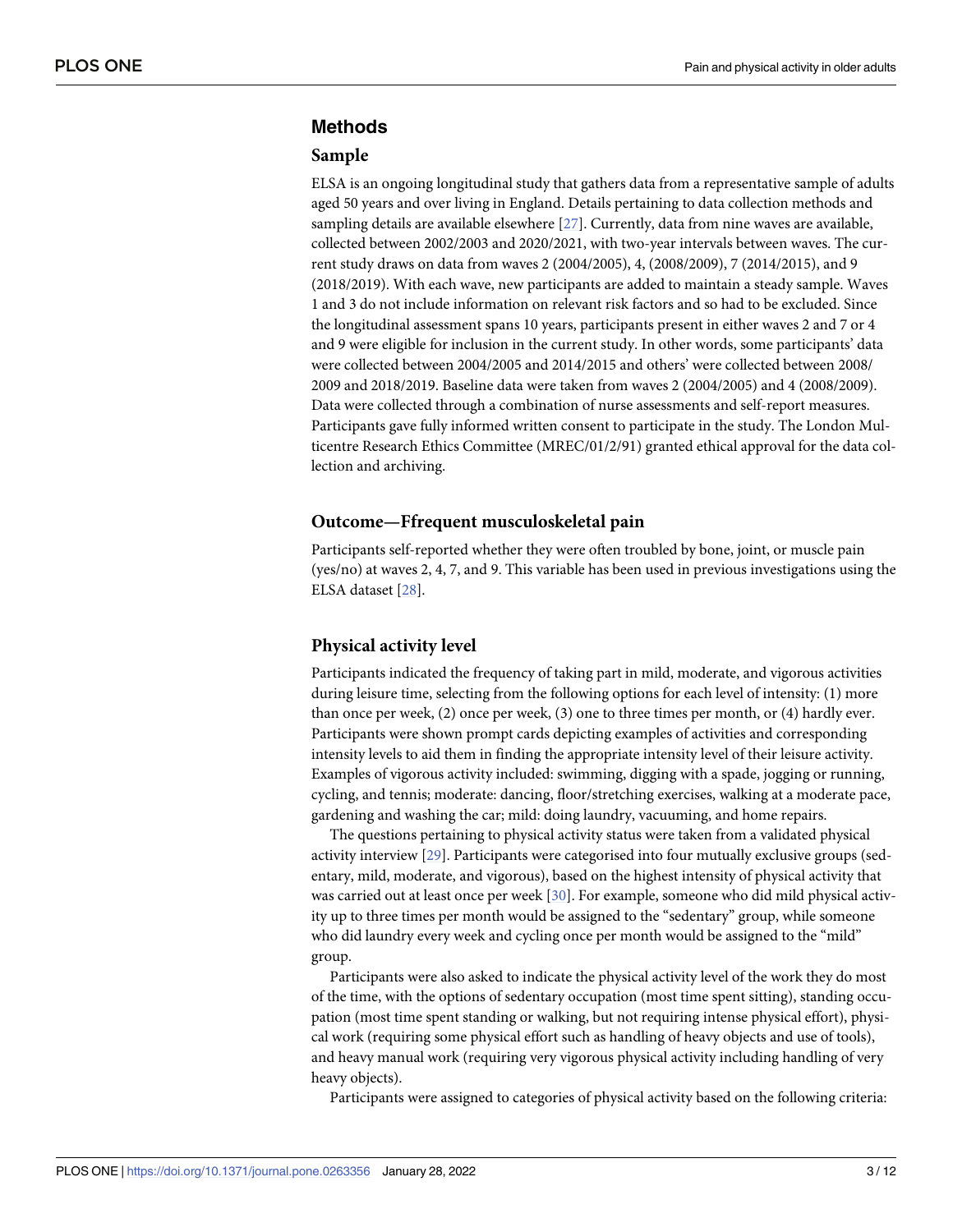- Sedentary: Not working or sedentary occupation, engages in mild exercise 1–3 times a month or less, with no moderate or vigorous activity.
- Low: Standing occupation, engages in moderate leisure-time exercise once a week or less and no vigorous activity; or engages in mild leisure-time activity at least 1–3 times a month, moderate once a week or less and no vigorous; or has a sedentary or no occupation and engages in moderate leisure-time activity once a week or 1–3 times a month, with no vigorous activity.
- Moderate: Does physical work; or engages in moderate leisure-time activity more than once a week; or engages in vigorous activity once a week to 1–3 times a month.

High: Heavy manual work or vigorous leisure activity more than once a week.

#### **Covariates in the association between physical activity and persistent musculoskeletal pain**

These additional predictor variables were assessed either during nurse visits or self-reported during data collection for waves 2 and 4.

**Body Mass Index (BMI).** During nurse visits participants' standing height (meters) and body mass (kilograms) were measured. Participants exceeding a body mass of 130 kg were excluded from the measurement, as the scales had a maximum weight capacity of 130 kg. In these cases, body mass was estimated. Body mass index was quantified as dividing body mass (kg) by standing height (meters) squared (kg/m<sup>2</sup>). The following categories were used: BMI *<* 18.5 underweight; BMI between 18.5 and 25 normal weight; BMI between 25 and 30 overweight; BMI *>* 30 obese.

**Age.** Ages over 90 were collapsed into a single age group, to protect participants' identities.

**Sex.** Sex was self-reported by participants during interviews.

**Wealth quintile.** Wealth was determined by dividing participants into quintiles based on their net wealth. Net wealth was quantified as the net sums of housing wealth, physical wealth (including additional property wealth, wealth related to business and other physical assets) and financial wealth (including savings, stock certificates and bank accounts) after financial debt and mortgage debt had been subtracted.

#### **Statistical approach**

All analyses were performed using R version 4.1. The outcome variable "Musculoskeletal Pain" was quantified as binary (*are you often troubled by pain*: "yes"/ "no") and three logistic regression analyses, using the R-package "glm", were used to assess the relationship between physical activity and musculoskeletal pain a) cross-sectionally and b) longitudinally.

**Cross-sectional analysis.** We ran a logistic regression analysis with musculoskeletal pain at baseline as the dependent variable and age, physical activity level, BMI, gender, and wealth quintile as predictor variables.

**Longitudinal analyses.** We ran two logistic regression analyses with musculoskeletal pain at follow up (10 years after baseline) as the dependent variable and age, physical activity level, BMI, gender, wealth quintile, and musculoskeletal pain at baseline as predictor variables. The first analysis comprised of the entire data. The second analysis included only those reporting to be pain free at baseline and therefore musculoskeletal pain at baseline was not used as a predictor variable in this analysis.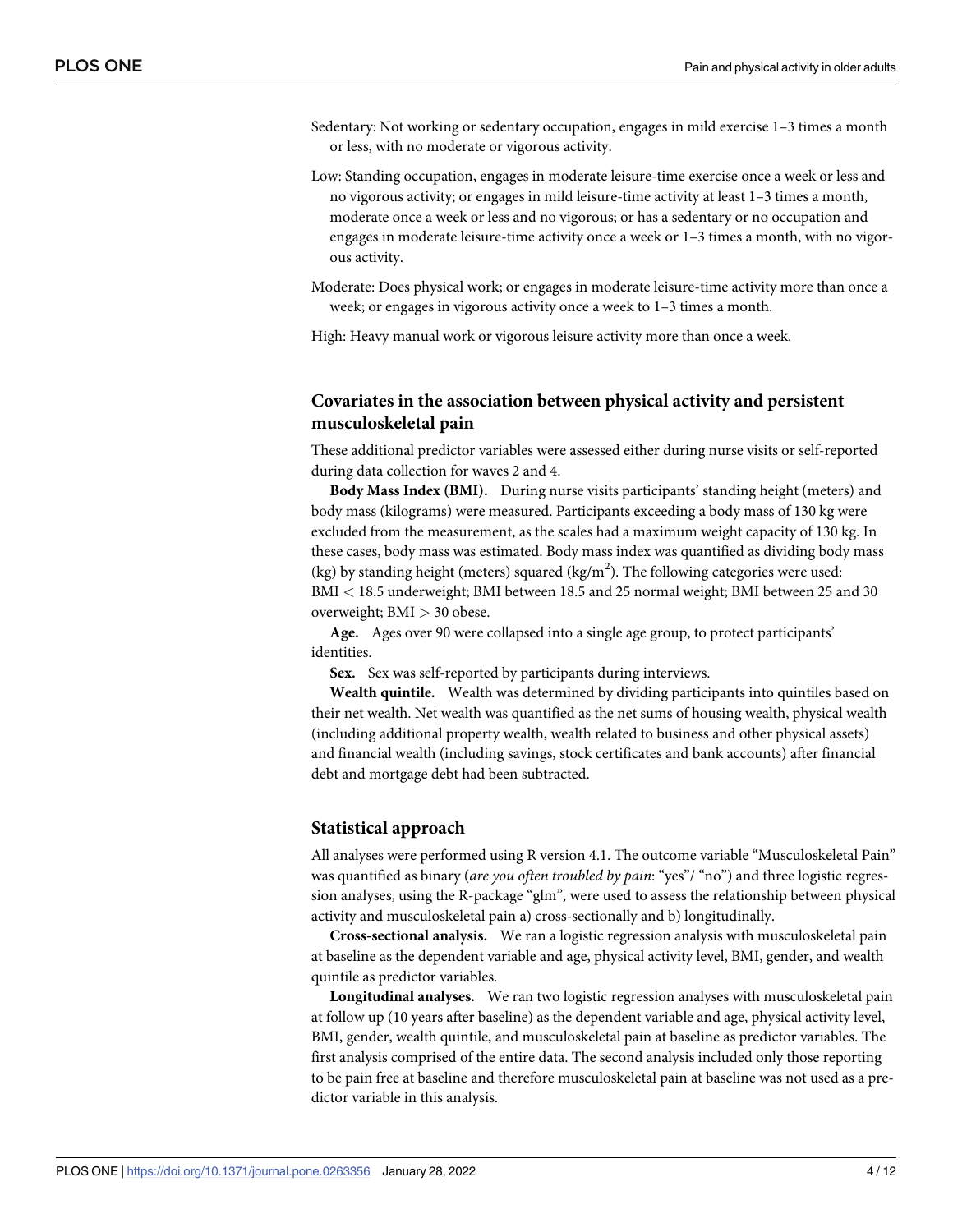<span id="page-4-0"></span>Odds ratios for the continuous and each level of the categorical predictors in each analysis were calculated.

In cases where data for participants were available for the ten years following wave 2 and 4, data from wave 2 were used as baseline. Wherever data were available only from wave 4, these were used as baseline. Outcome data were taken from waves 7 and 9 based on which wave was used as baseline.

#### **Results**

#### **Sample characteristics**

In total, data from 5802 individuals (mean age 62.3, *SD* = 7.7; 2559 (44.1%) males), were available over a period of ten years. Table 1 presents the means and standard deviations as well as counts for the categorical variables.

#### **Cross-sectional relationship between physical activity and pain**

At baseline, 2062 participants reported being troubled by musculoskeletal pain. Participants' age, physical activity level, BMI, gender, and wealth quintile were entered into the regression equation in one step. Values from the final regression equation (see [Table](#page-5-0) 2) indicated that mild, moderate, and high physical activity were associated with a lower likelihood of suffering from musculoskeletal pain compared to being sedentary. Similarly, belonging to a higher

| Yes          | N <sub>0</sub> |
|--------------|----------------|
| 2062 (35.5%) | 3740 (64.5%)   |
| Yes          | No             |
| 2461 (42.4%) | 3341 (57.6%)   |
| Male         | Female         |
| 2559 (44.1%) | 3243 (55.9%)   |
| 62.3(7.7)    |                |
|              |                |
| $122(2.1\%)$ |                |
| 1124 (19.4%) |                |
| 3137 (54.1%) |                |
| 1419 (25.5%) |                |
|              |                |
| 34 (0.6%)    |                |
| 1547 (26.7%) |                |
| 2496 (43.0%) |                |
| 1725 (29.7%) |                |
|              |                |
| 751 (12.9%)  |                |
| 1005 (17.3%) |                |
| 1158 (20.0%) |                |
| 1330 (22.9%) |                |
| 1558 (26.9%) |                |
|              |                |

#### **Table 1. Sample overview.**

 $N = 5802$ ; unless otherwise indicated, variables refer to those taken at baseline;

for categorical variables reference categories are printed in bold;

<https://doi.org/10.1371/journal.pone.0263356.t001>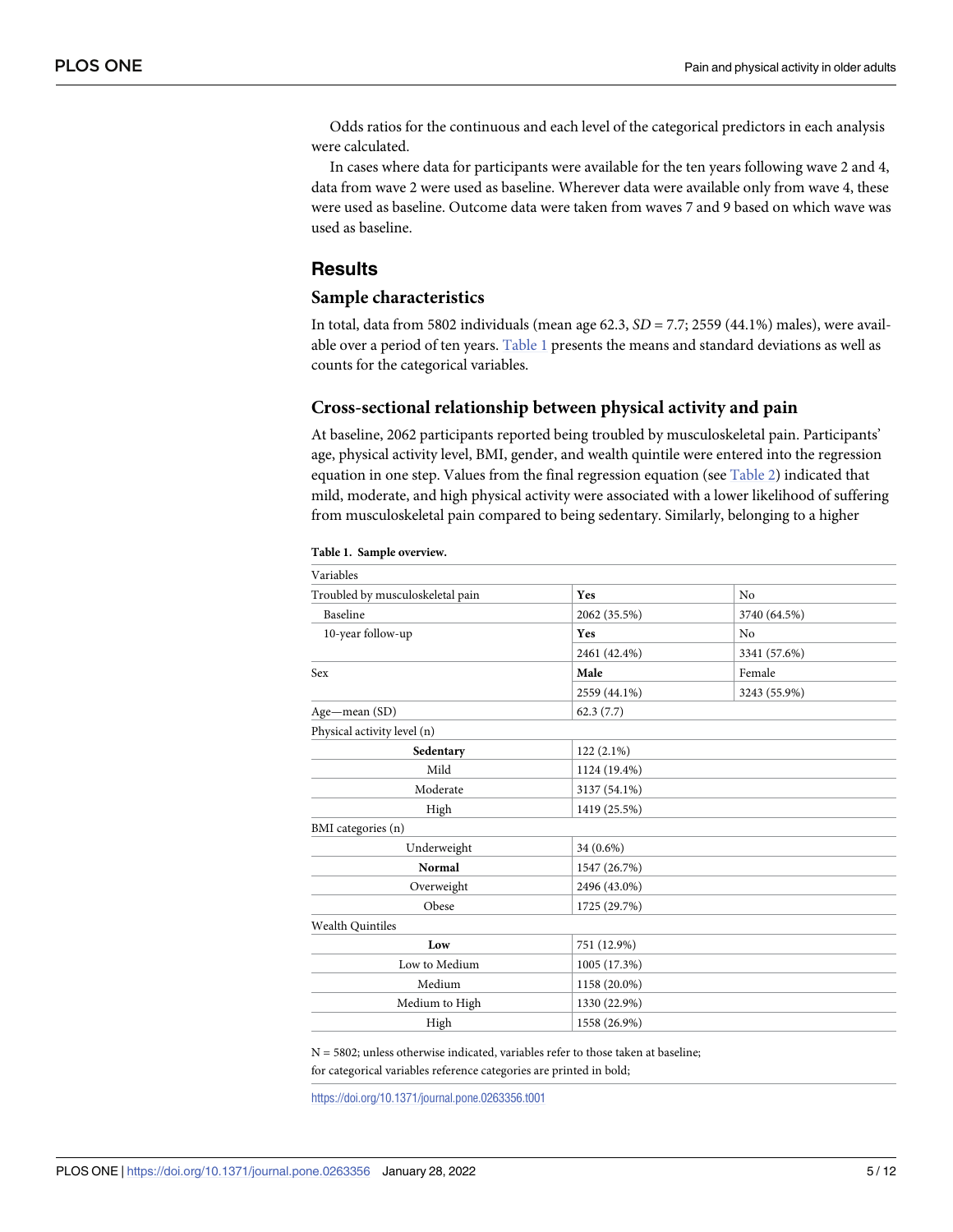|                                   | $\beta$ (SE)     | Odds Ratio (95% Confidence Interval) |
|-----------------------------------|------------------|--------------------------------------|
| Intercept                         | 1.27(0.30)       |                                      |
| Age                               | 0.01(0.00)       | $1.01(1.00-1.01)$                    |
| Reference category: sedentary PA  |                  |                                      |
| mild PA                           | $-0.72(0.21)$ ** | $0.49(0.32 - 0.74)$                  |
| moderate PA                       | $-1.39(0.21)$ ** | $0.25(0.16 - 0.37)$                  |
| high PA                           | $-1.58(0.22)$ ** | $0.21(0.13 - 0.31)$                  |
| Reference category: normal weight |                  |                                      |
| underweight                       | 0.04(0.39)       | $1.04(0.47 - 2.16)$                  |
| overweight                        | $0.23(0.07)$ **  | $1.26(1.09-1.46)$                    |
| obese                             | $0.65(0.08)$ **  | $1.91(1.64 - 2.23)$                  |
| Reference category: male gender   |                  |                                      |
| female gender                     | $0.28(0.06)$ **  | $1.33(1.18-1.49)$                    |
| Reference category: Low Income    |                  |                                      |
| Low to Middle                     | $-0.40(0.10)$ ** | $0.67(0.55 - 0.82)$                  |
| Middle                            | $-0.58(0.09)$ ** | $0.56(0.46 - 0.68)$                  |
| Middle to High                    | $-0.67(0.10)$ ** | $0.51(0.42 - 0.62)$                  |
| High                              | $-0.74(0.10)$ ** | $0.48(0.39 - 0.57)$                  |

<span id="page-5-0"></span>**[Table](#page-4-0) 2. Logistic regression for the cross-sectional relationship between physical activity and musculoskeletal pain.**

 $* p < .05;$ 

 $*$ <sup>\*</sup> *p* < .01;

Beta weights are from the final regression equation;

 $R^2$  for final regression equation = .11 (Nagelkerke), Model  $x^2(12) = 461.68$ ,  $p < .01$ ;

<https://doi.org/10.1371/journal.pone.0263356.t002>

wealth quintile was associated with being less likely to suffer from musculoskeletal pain. Being female, overweight or obese were risk factors associated with an increased likelihood of suffering from musculoskeletal pain complaints.

#### **Longitudinal relationship between physical activity and pain**

Next, we examined the association between physical activity and musculoskeletal pain in the 10 years following baseline. The first analysis included all 5802 participants. Participants' age, physical activity level, BMI, gender, wealth quintile, and pain status at baseline were entered into a logistic regression equation in one step, with pain status at follow up as the dependent variable. Out of 5802 participants, 2461 participants reported being frequently troubled by musculoskeletal pain ten years after baseline.

Beta weights for the final regression equation (see [Table](#page-6-0) 3) indicated that engaging in high physical activity was associated with lower probability of reporting being troubled by musculoskeletal pain ten years later. Participants in the highest three wealth quintiles were also less likely to report suffering from musculoskeletal pain compared to those in the lowest quintile. Being female, overweight, or obese was associated with an increased the risk of suffering from musculoskeletal pain complaints after ten years.

Finally, we examined the influence of physical activity on developing musculoskeletal pain in the 10 years following baseline by examining only participants who reported being free at baseline (n = 3704). Pain status at follow up was used as the dependent variable and age, physical activity level, BMI, gender, and wealth quintile were entered in one step as predictors into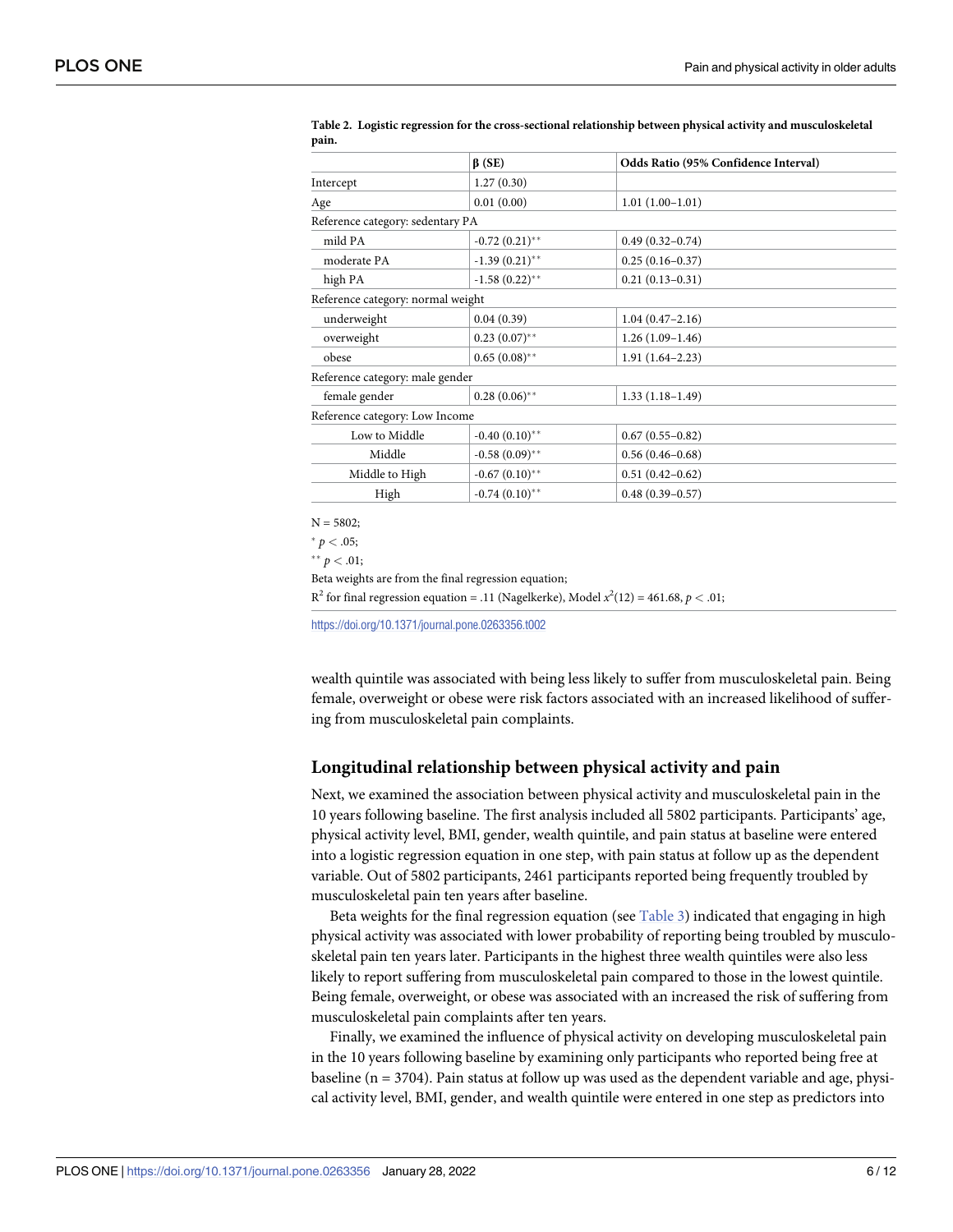|                                                     | $\beta$ (SE)      | Odds Ratio (95% Confidence Interval) |
|-----------------------------------------------------|-------------------|--------------------------------------|
| Intercept                                           | 1.27(0.30)        |                                      |
| Reference category: No current musculoskeletal pain |                   |                                      |
| Existing musculoskeletal pain                       | $1.53(0.06)$ **   | $4.60(4.01 - 5.20)$                  |
| Age                                                 | $-0.00(0.00)$     | $1.00(1.00-1.01)$                    |
| Reference category: sedentary PA                    |                   |                                      |
| mild PA                                             | $-0.16(0.22)$     | $0.85(0.55-1.30)$                    |
| moderate PA                                         | $-0.32(0.22)$     | $0.72(0.47 - 1.10)$                  |
| high PA                                             | $-0.52(0.22)^{*}$ | $0.59(0.38 - 0.91)$                  |
| Reference category: normal weight                   |                   |                                      |
| underweight                                         | $-0.05(0.40)$     | $0.95(0.43 - 2.03)$                  |
| overweight                                          | $0.29(0.07)$ **   | $1.34(1.16-1.55)$                    |
| obese                                               | $0.61~(0.08)$ **  | $1.85(1.58-2.16)$                    |
| Reference category: male gender                     |                   |                                      |
| female gender                                       | $0.44~(0.06)$ **  | $1.55(1.38-1.75)$                    |
| Reference category: Low Income                      |                   |                                      |
| Low to Middle                                       | $-0.18(0.11)$     | $0.84(0.68 - 1.04)$                  |
| Middle                                              | $-0.46(0.11)$ **  | $0.63(0.51 - 0.78)$                  |
| Middle to High                                      | $-0.38(0.10)$ **  | $0.68(0.56 - 0.83)$                  |
| High                                                | $-0.51(0.10)$ **  | $0.60(0.49 - 0.73)$                  |
|                                                     |                   |                                      |

<span id="page-6-0"></span>**[Table](#page-5-0) 3. Logistic regression for the longitudinal relationship between physical activity and musculoskeletal pain.**

 $R^2$  for final regression equation = .23 (Nagelkerke), Model  $x^2(13) = 1079.50, p < .01;$  $N = 5802;$ 

 $p < .05;$ 

 $*$ <sup>\*</sup>  $p$  < .01;

Beta weights are from the final regression equation;

<https://doi.org/10.1371/journal.pone.0263356.t003>

the logistic regression equation. Out of 3704 participants, 1058 participants reported being frequently troubled by musculoskeletal pain ten years after baseline.

It can be seen from the beta weights for the final regression equation (see [Table](#page-7-0)  $4$ ) that engaging in high levels of physical activity was associated with a reduced risk of developing pain complaints after 10 years. Participants in the highest three wealth quintiles were also less likely to develop musculoskeletal pain compared to those in the lowest quintile. Being female, overweight, or obese increased the risk of suffering from musculoskeletal pain complaints after ten years.

#### **Discussion**

This study found that physical activity has a beneficial influence on musculoskeletal pain complaints in a sample of older adults living in England, both cross-sectionally and longitudinally. This relationship existed over and above the influence of age, weight, gender, and wealth on pain. Being overweight or obese, female, having existing musculoskeletal pain, and having low wealth were found to predispose individuals to report frequent musculoskeletal pain complaints 10 years later. These factors were all significant independently of each other. The current study is the first to examine the concurrent contributions of these variables to the risk of experiencing musculoskeletal pain complaints cross-sectionally and longitudinally in a large sample of older adults.

In our cross-sectional analysis, all levels of physical activity were found to be associated with a lower risk of reporting being troubled by musculoskeletal pain, over and above gender,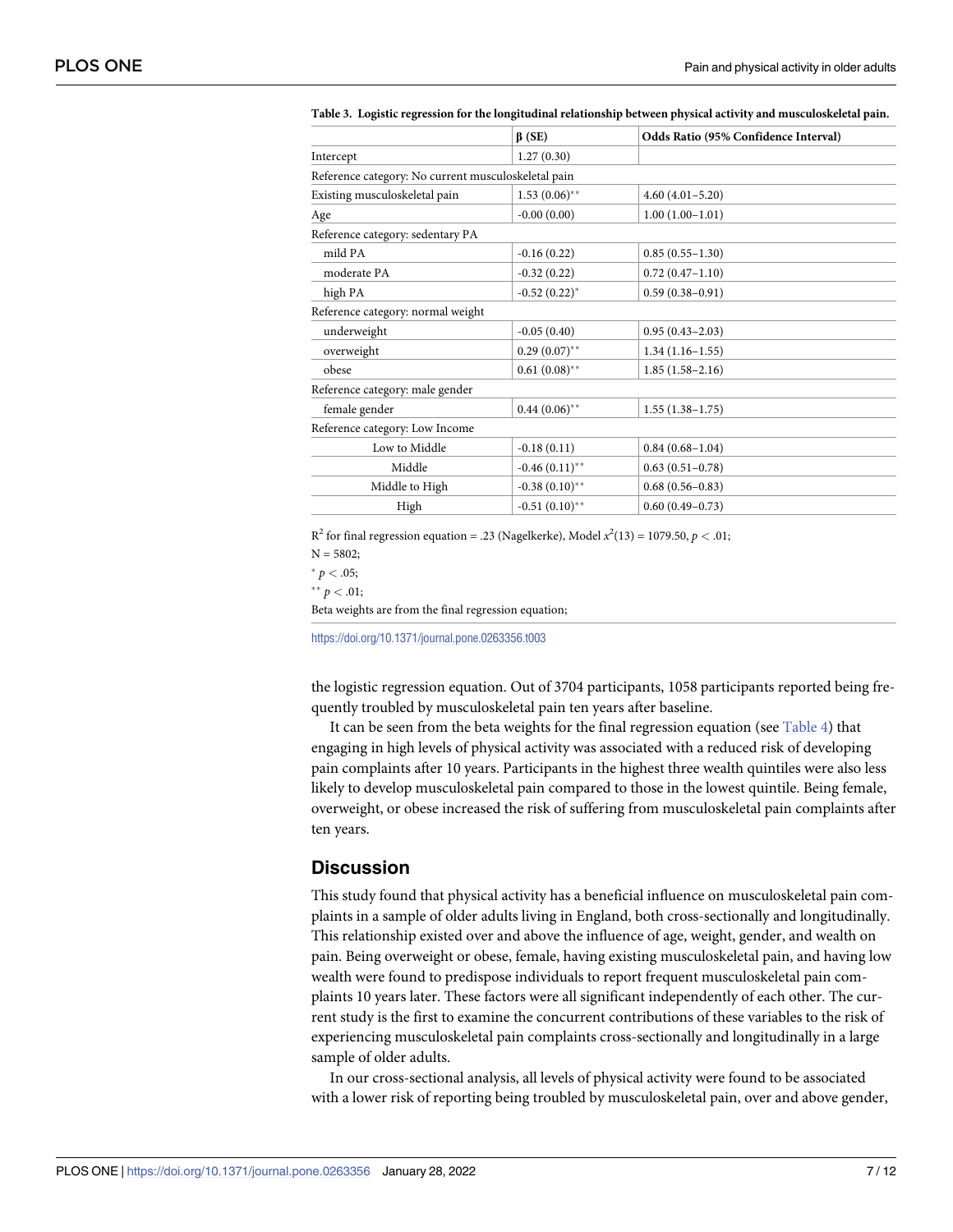|                                   | $\beta$ (SE)      | Odds Ratio (95% Confidence Interval) |
|-----------------------------------|-------------------|--------------------------------------|
| Intercept                         | $-1.10(0.50)$     |                                      |
| Age                               | 0.01(0.01)        | $1.00(1.00-1.02)$                    |
| Reference category: sedentary PA  |                   |                                      |
| mild PA                           | $-0.56(0.36)$     | $0.57(0.28 - 1.17)$                  |
| moderate PA                       | $-0.64(0.35)$     | $0.53(0.26 - 1.06)$                  |
| high PA                           | $-0.81(0.36)^*$   | $0.45(0.22 - 0.91)$                  |
| Reference category: normal weight |                   |                                      |
| underweight                       | $-0.40(0.56)$     | $0.67(0.19-1.82)$                    |
| overweight                        | $0.33(0.09)$ **   | $1.39(1.16-1.66)$                    |
| obese                             | $0.62(0.10)$ **   | $1.85(1.52 - 2.26)$                  |
| Reference category: male gender   |                   |                                      |
| female gender                     | $0.43(0.08)$ **   | $1.54(1.33 - 1.79)$                  |
| Reference category: Low Income    |                   |                                      |
| Low to Middle                     | $-0.03(0.14)$     | $0.98(0.74 - 1.29)$                  |
| Middle                            | $-0.30(0.14)^{*}$ | $0.74(0.56 - 0.98)$                  |
| Middle to High                    | $-0.31(0.14)$ *   | $0.74(0.56 - 0.96)$                  |
| High                              | $-0.40(0.14)$ **  | $0.67(0.52 - 0.88)$                  |
|                                   |                   |                                      |

<span id="page-7-0"></span>**[Table](#page-6-0) 4. Logistic regression for the longitudinal relationship between physical activity and musculoskeletal pain among those reporting no pain at baseline.**

 $N = 3740$ ;

 $* p < .05;$ 

 $*$ <sup>\*</sup> *p* < .01;

Beta weights are from the final regression equation;

 $R^2$  for final regression equation = .05 (Nagelkerke), Model  $x^2(12) = 118.23$ ,  $p < .01$ ;

<https://doi.org/10.1371/journal.pone.0263356.t004>

weight, and wealth. Longitudinally, however, only high physical activity was associated with a lower probability of reporting being troubled by musculoskeletal pain ten years later. Physical activity has a beneficial effect on weight and may further improve bone mass and muscle function, prevent falls, as well as improve general health [\[31\]](#page-11-0). Further, physical activity may positively impact pain by elevating mood [\[32\]](#page-11-0), reducing stress [[33](#page-11-0)], and enhancing descending pain modulation [\[17\]](#page-10-0). Some investigations suggest a U-shaped relationship between physical activity and pain [[21](#page-10-0)], whereby low and high levels of activity are related to increased pain, suggesting it can be both a risk and preventative factor. The current study did not find a Ushaped relationship between pain and physical activity; in the cross-sectional analysis all levels of physical activity were associated with a lower risk of pain than being sedentary, and in the longitudinal analysis high physical activity was associated with a lower risk of reporting musculoskeletal pain than being sedentary. However, the measure of physical activity used in this study precludes identification of those who engage in excessive levels of exercise and may therefore be at higher risk of injury and pain. Furthermore, participants' relatively old age may be associated with reduced exercise intensity and frequency, further obscuring the proposed U-shaped relationship. Nevertheless, the current study suggests that engaging in high physical activity may be beneficial in preventing or alleviating musculoskeletal pain complaints.

Current musculoskeletal pain complaints were the strongest predictor of future pain, suggesting that participants may suffer from pain for extended periods of time. Chronic pain is defined as pain lasting for more than three months [[34](#page-11-0)], but the majority suffer for longer periods. A study among European chronic pain patients found that 59% of respondents had suffered from pain for between 2 and 15 years [[22](#page-10-0)]. The reported association between existing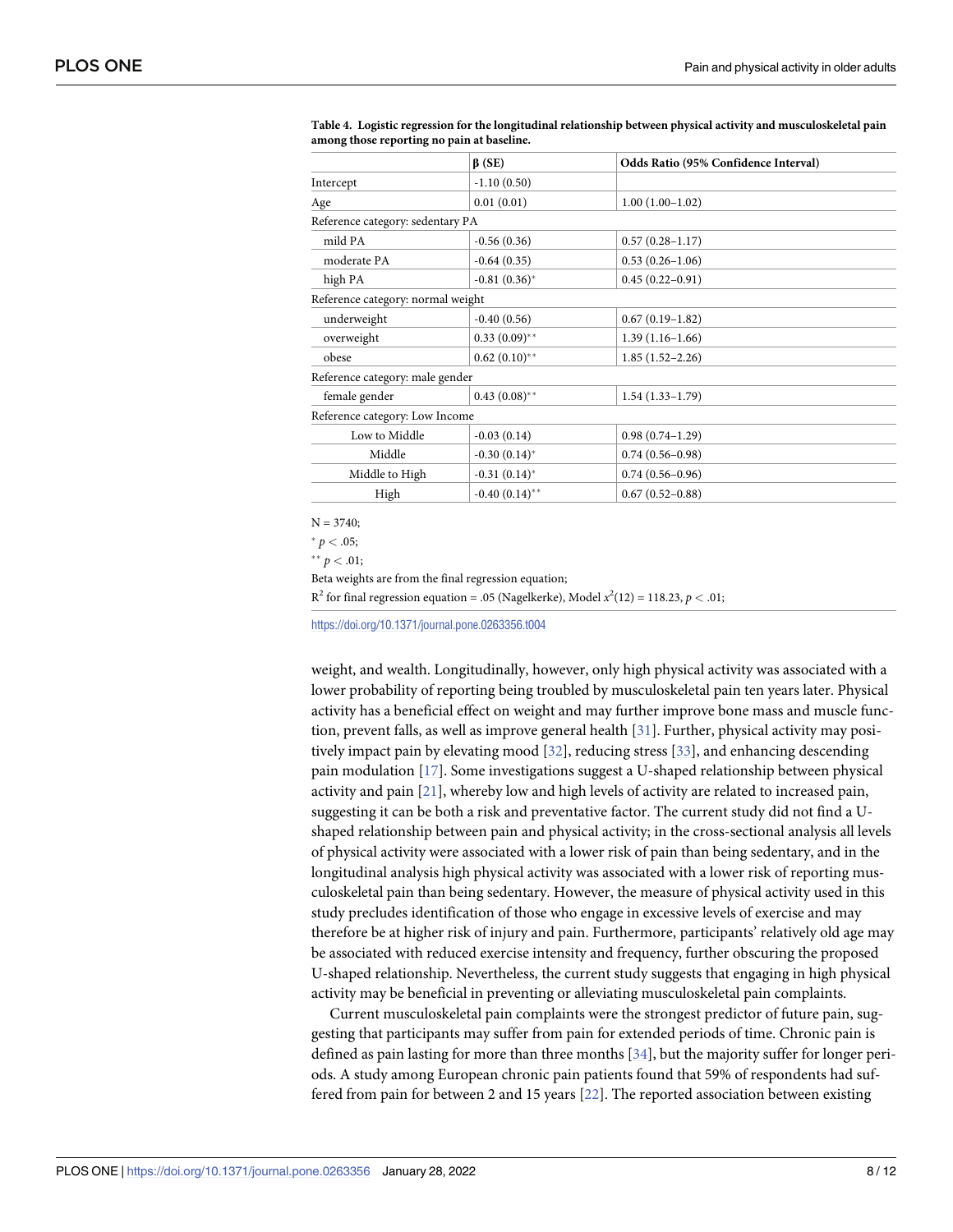<span id="page-8-0"></span>and future musculoskeletal pain complaints is therefore not surprising and only serves to highlight the importance of adequately identifying, treating, and preventing pain.

The current investigation corroborates findings that women are at higher risk of reporting being troubled from musculoskeletal pain [[22](#page-10-0), [23](#page-10-0)]. The exact mechanisms underlying gender differences in pain are unknown but have been hypothesised to be an interaction between biological, psychological, and sociocultural factors [[35](#page-11-0)]. Differences in levels of sex hormones, such as oestrogen, progesterone, and testosterone, may contribute to the marked sex-related differences in pain [\[35–37](#page-11-0)]. Hormonal differences may also affect the processing of painrelated stimuli in the brain, with women showing lower activation in pain inhibitory brain regions [\[38\]](#page-11-0). Differences in psychosocial aspects, such as pain catastrophizing and self-efficacy, have also been suggested to mediate sex differences in pain responsivity. Women tend to engage in more catastrophic thinking around pain and have lower self-efficacy compared to men [[35](#page-11-0), [39\]](#page-11-0), which is associated with greater pain. Finally, sociocultural beliefs pertaining to femininity and masculinity may influence pain reporting [[35](#page-11-0)]. Reporting pain is societally more accepted among women than men, which may explain part of the observed differences.

There is currently no consensus as to the exact nature of the relationship between pain and obesity [[40](#page-11-0)]. The present study's longitudinal nature lends credence to the notion that obesity is a precursor to musculoskeletal pain, but the reverse cannot be excluded based on these data, as obesity itself was not manipulated. There are two main hypotheses explaining the effect of obesity on pain [\[40\]](#page-11-0). First, it has been hypothesised that joint degradation due to excessive body mass may predispose individuals to develop osteoarthritis, especially in the lower back, knee, and hip joints. Second, obese individuals tend to have higher levels of certain inflammatory markers, such as tumour necrosis factor α, interleukin 6, and C-reactive protein, which may produce a hyperalgesic state [\[26\]](#page-10-0). Alternatively, pain may also predispose individuals to become obese because of reduced activity. A sedentary lifestyle, due to pain complaints, may lead to a calorie surplus, which may be negatively reinforced by the analgesic effect of food consumption [[40](#page-11-0)]. Nevertheless, what the present study shows is that obesity is an important factor when it comes to musculoskeletal pain. Regardless of the directionality of the causal link, reducing obesity is likely to have a positive effect not only on musculoskeletal pain but on a range of other health-related aspects, such as the cardiovascular system. Furthermore, it is reasonable to assume that reductions in pain may serve to increase individuals' inclination to exercise, further reducing obesity likely having overall positive effects on health.

Wealth was associated with a lower risk of musculoskeletal pain complaints. The negative effects on mood and general health stemming from economic stress are well documented [\[41\]](#page-11-0). Depression and pain have overlapping neuroanatomical pathways and share neurobiological substrates, which may explain why depressive symptomologies are associated with pain [\[42,](#page-11-0) [43\]](#page-11-0) and ultimately why low wealth is associated with musculoskeletal pain complaints [[25](#page-10-0)]. Furthermore, a high disposable income may also enable individuals to seek extra care, aside from that covered by insurances or national health services, to treat ailments. On the other hand, pain is a major contributor to work absenteeism, reduced employability, and loss of employment. All of which are associated with a loss of income and therefore negatively affect individuals' wealth. Given the nature of the data, the directionality of this effect cannot be elucidated.

The current study's strengths include a large representative sample of older adults residing in England, a follow-up period of 10 years, as well as a range of self-reported and objective predictor variables. The outcome variable was a self-report of whether participants were frequently troubled by pain. As such, responses may have been influenced by recall bias and social desirability. Furthermore, use of a dichotomous variable does not allow inferences to be drawn as to the predictors of pain intensity. Nevertheless, the same outcome variable has been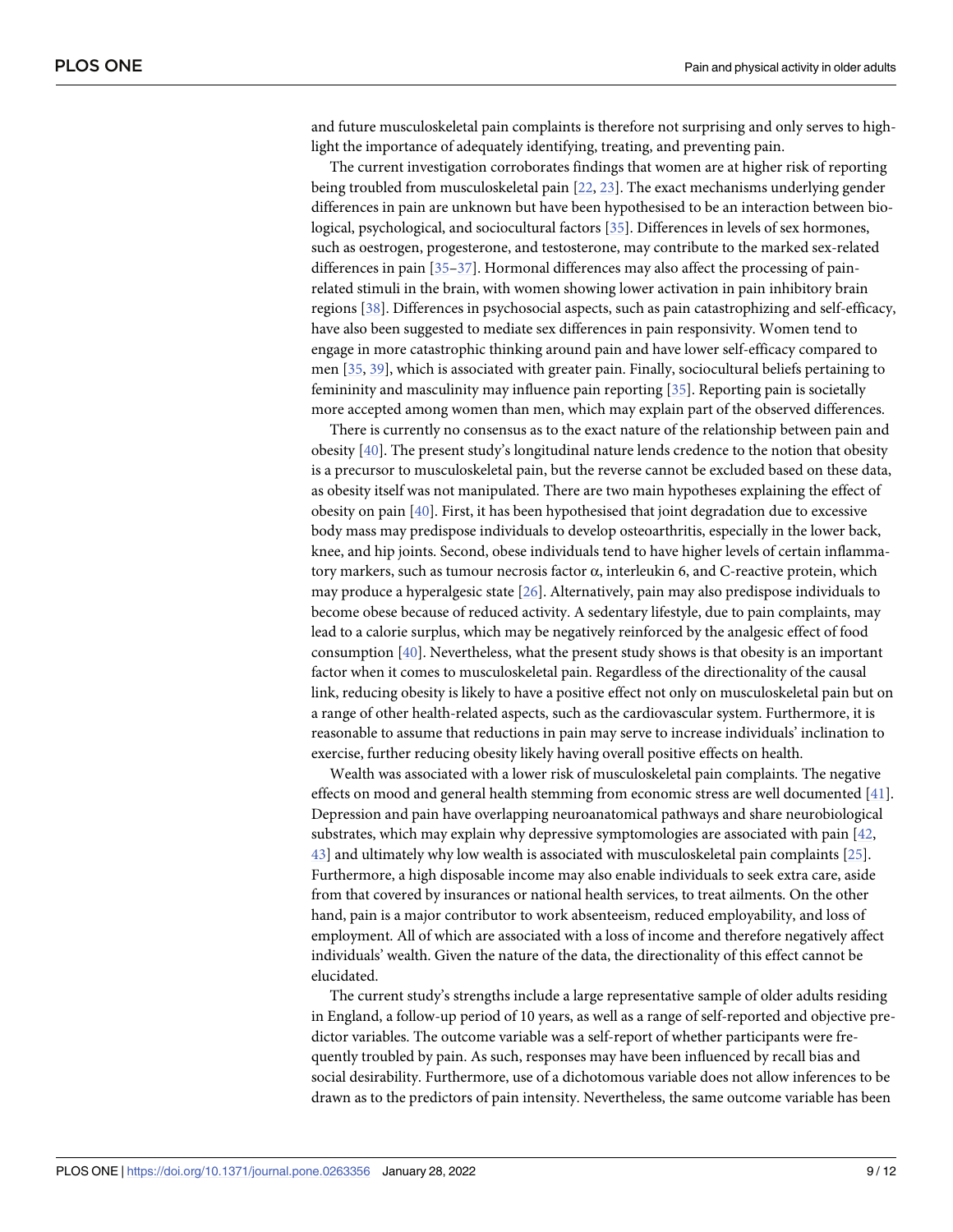<span id="page-9-0"></span>used in previous investigations, such as Smith et al. [[28](#page-10-0)]. This research was concerned specifically with the association between physical activity and pain in older adults (aged 50+) and it should therefore be noted that the conclusions may not apply to younger adults. Furthermore, self-reported physical activity levels may be subject to recall bias, which may lead to misclassification.

In conclusion, the aim of this study was to examine the relationship between physical activity and musculoskeletal pain complaints in a sample of older adults. It showed that high physical activity is associated with a reduced likelihood of developing musculoskeletal pain complaints compared to sedentariness, over and above age, weight, gender, and wealth. These findings provide insights that may inform interventions aimed at reducing the risk of developing frequent musculoskeletal pain complaints. In particular, weight control, increasing physical activity and managing wealth inequality should be considered when developing preventative strategies to reduce pain.

#### **Author Contributions**

**Conceptualization:** Nils Georg Niederstrasser, Nina Attridge.

**Data curation:** Nils Georg Niederstrasser.

**Formal analysis:** Nils Georg Niederstrasser, Nina Attridge.

**Methodology:** Nils Georg Niederstrasser.

**Writing – original draft:** Nils Georg Niederstrasser, Nina Attridge.

**Writing – review & editing:** Nils Georg Niederstrasser, Nina Attridge.

#### **References**

- **[1](#page-0-0).** Santavicca N, Winters ME. Back pain. Geriatr Emergencies A Discuss Rev. 2016; 41: 110–122. [https://](https://doi.org/10.1002/9781118753262.ch9) [doi.org/10.1002/9781118753262.ch9](https://doi.org/10.1002/9781118753262.ch9)
- **[2](#page-0-0).** Dorner TE, Muckenhuber J, Stronegger WJ, Rsky E´, Gustorff B, Freidl W. The impact of socio-economic status on pain and the perception of disability due to pain. Eur J Pain. 2011; 15: 103–109. [https://](https://doi.org/10.1016/j.ejpain.2010.05.013) [doi.org/10.1016/j.ejpain.2010.05.013](https://doi.org/10.1016/j.ejpain.2010.05.013) PMID: [20558096](http://www.ncbi.nlm.nih.gov/pubmed/20558096)
- **[3](#page-1-0).** Becker N, Bondegaard Thomsen A, Olsen AK, Sjøgren P, Bech P, Eriksen J. Pain epidemiology and health related quality of life in chronic non-malignant pain patients referred to a Danish multidisciplinary pain center. Pain. 1997; 73: 393–400. Available: <http://www.ncbi.nlm.nih.gov/pubmed/9469530>. [https://](https://doi.org/10.1016/S0304-3959%2897%2900126-7) [doi.org/10.1016/S0304-3959\(97\)00126-7](https://doi.org/10.1016/S0304-3959%2897%2900126-7) PMID: [9469530](http://www.ncbi.nlm.nih.gov/pubmed/9469530)
- **[4](#page-1-0).** Peng P, Stinson JN, Choiniere M, Dion D, Intrater H, LeFort S, et al. Role of health care professionals in multidisciplinary pain treatment facilities in Canada. Pain Res Manag. 2008; 13: 484–488. [https://doi.](https://doi.org/10.1155/2008/726804) [org/10.1155/2008/726804](https://doi.org/10.1155/2008/726804) PMID: [19225605](http://www.ncbi.nlm.nih.gov/pubmed/19225605)
- **[5](#page-1-0).** Fayaz A, Croft P, Langford RM, Donaldson LJ, Jones GT. Prevalence of chronic pain in the UK: A systematic review and meta-analysis of population studies. BMJ Open. 2016; 6. [https://doi.org/10.1136/](https://doi.org/10.1136/bmjopen-2015-010364) [bmjopen-2015-010364](https://doi.org/10.1136/bmjopen-2015-010364) PMID: [27324708](http://www.ncbi.nlm.nih.gov/pubmed/27324708)
- **[6](#page-1-0).** Kee WG, Middaugh SJ, Redpath S, Hargadon R. Age as a factor in admission to chronic pain rehabilitation. Clin J Pain. 1998; 14: 121–128. <https://doi.org/10.1097/00002508-199806000-00006> PMID: [9647453](http://www.ncbi.nlm.nih.gov/pubmed/9647453)
- **[7](#page-1-0).** Makris UE, Higashi RT, Marks EG, Fraenkel L, Sale JEM, Gill TM, et al. Ageism, negative attitudes, and competing co-morbidities—Why older adults may not seek care for restricting back pain: A qualitative study. BMC Geriatr. 2015; 15. <https://doi.org/10.1186/s12877-015-0042-z> PMID: [25887905](http://www.ncbi.nlm.nih.gov/pubmed/25887905)
- **[8](#page-1-0).** Law LF, Sluka KA. How does physical activity modulate pain? Pain. 2017. [https://doi.org/10.1097/j.](https://doi.org/10.1097/j.pain.0000000000000792) [pain.0000000000000792](https://doi.org/10.1097/j.pain.0000000000000792) PMID: [28135214](http://www.ncbi.nlm.nih.gov/pubmed/28135214)
- **[9](#page-1-0).** Bergman S. Public health perspective—how to improve the musculoskeletal health of the population. Best Pract Res Clin Rheumatol. 2007; 21: 191–204. <https://doi.org/10.1016/j.berh.2006.08.012> PMID: [17350552](http://www.ncbi.nlm.nih.gov/pubmed/17350552)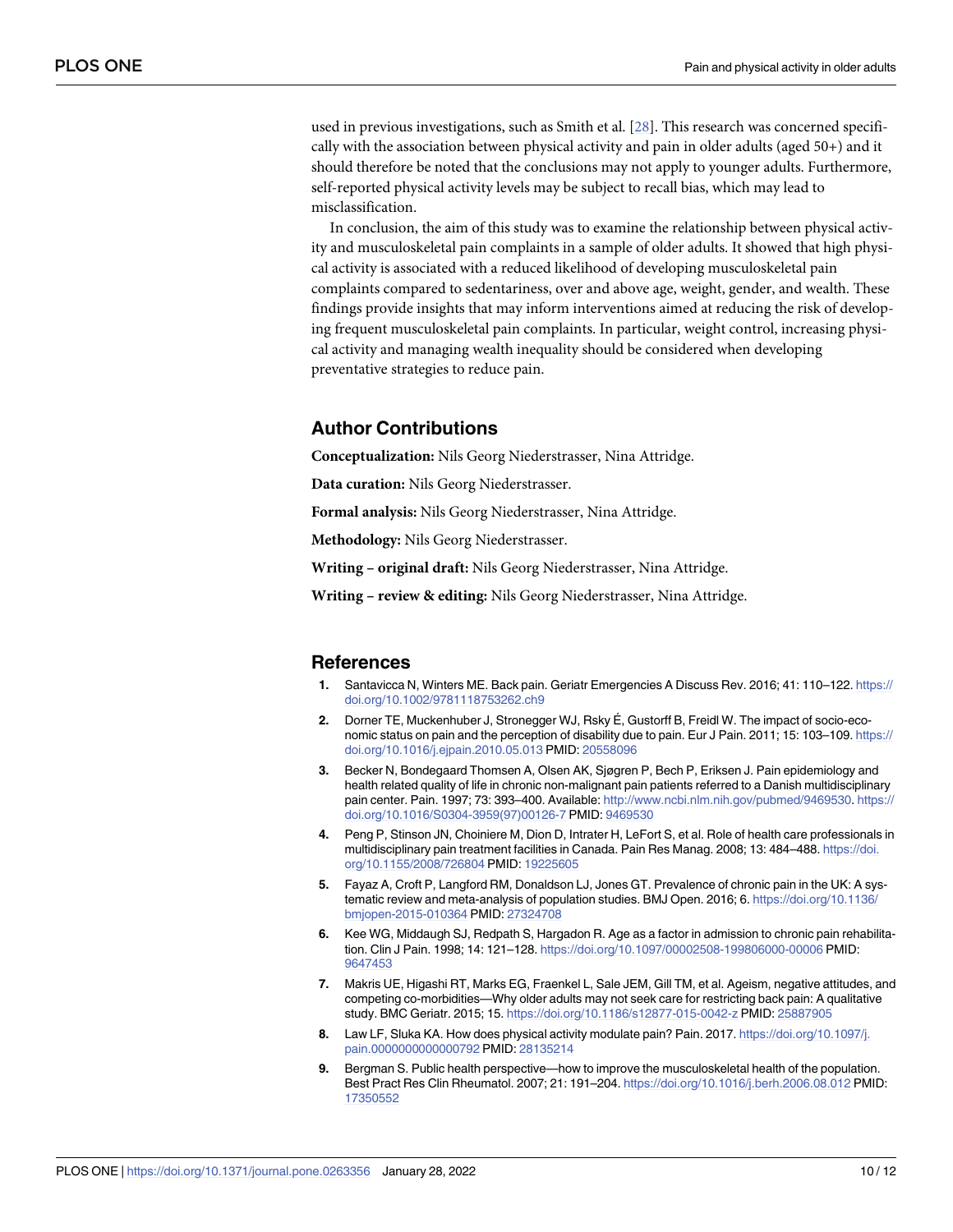- <span id="page-10-0"></span>**[10](#page-1-0).** Heneweer H, Staes F, Aufdemkampe G, Van Rijn M, Vanhees L. Physical activity and low back pain: A systematic review of recent literature. European Spine Journal. 2011. pp. 826–845. [https://doi.org/10.](https://doi.org/10.1007/s00586-010-1680-7) [1007/s00586-010-1680-7](https://doi.org/10.1007/s00586-010-1680-7) PMID: [21221663](http://www.ncbi.nlm.nih.gov/pubmed/21221663)
- **11.** Hildebrandt VH, Bongers PM, Dul J, Van Dijk FJH, Kemper HCG. The relationship between leisure time, physical activities and musculoskeletal symptoms and disability in worker populations. International Archives of Occupational and Environmental Health. Springer Verlag; 2000. pp. 507-518. [https://](https://doi.org/10.1007/s004200000167) [doi.org/10.1007/s004200000167](https://doi.org/10.1007/s004200000167) PMID: [11100945](http://www.ncbi.nlm.nih.gov/pubmed/11100945)
- **[12](#page-1-0).** Hoogendoorn WE, Van Poppel MNM, Bongers PM, Koes BW, Bouter LM. Physical load during work and leisure time as risk factors for back pain. Scand J Work Environ Heal. 1999. [https://doi.org/10.5271/](https://doi.org/10.5271/sjweh.451) [sjweh.451](https://doi.org/10.5271/sjweh.451) PMID: [10569458](http://www.ncbi.nlm.nih.gov/pubmed/10569458)
- **[13](#page-1-0).** Schofield P. Pain in Older Adults: Epidemiology, Impact and Barriers to Management. Rev Pain. 2007; 1: 12–14. <https://doi.org/10.1177/204946370700100104> PMID: [26526704](http://www.ncbi.nlm.nih.gov/pubmed/26526704)
- **[14](#page-1-0).** Jones H, Millward Knight P, Buraimo B. Adult participation in sport: Analysis of the Taking Part Survey. Dep Cult media Sport. 2011. [https://www.gov.uk/government/uploads/system/uploads/attachment\\_](https://www.gov.uk/government/uploads/system/uploads/attachment_data/file/137986/tp-adult-participation-sport-analysis.pdf) [data/file/137986/tp-adult-participation-sport-analysis.pdf.](https://www.gov.uk/government/uploads/system/uploads/attachment_data/file/137986/tp-adult-participation-sport-analysis.pdf)
- **[15](#page-1-0).** McPhee JS, French DP, Jackson D, Nazroo J, Pendleton N, Degens H. Physical activity in older age: perspectives for healthy ageing and frailty. Biogerontology. Springer Netherlands; 2016. pp. 567–580. <https://doi.org/10.1007/s10522-016-9641-0> PMID: [26936444](http://www.ncbi.nlm.nih.gov/pubmed/26936444)
- **[16](#page-1-0).** Santos MCS, de Andrade SM, González AD, Dias DF, Mesas AE, Association Between Chronic Pain and Leisure Time Physical Activity and Sedentary Behavior in Schoolteachers. Behav Med. 2018; 44: 335–343. <https://doi.org/10.1080/08964289.2017.1384358> PMID: [28985158](http://www.ncbi.nlm.nih.gov/pubmed/28985158)
- **[17](#page-7-0).** Naugle KM, Riley JL. Self-reported physical activity predicts pain inhibitory and facilitatory function. Med Sci Sports Exerc. 2014; 46: 622–629. <https://doi.org/10.1249/MSS.0b013e3182a69cf1> PMID: [23899890](http://www.ncbi.nlm.nih.gov/pubmed/23899890)
- **[18](#page-1-0).** Landmark T, Romundstad P, Borchgrevink PC, Kaasa S, Dale O. Associations between recreational exercise and chronic pain in the general population: Evidence from the HUNT 3 study. Pain. 2011; 152: 2241–2247. <https://doi.org/10.1016/j.pain.2011.04.029> PMID: [21601986](http://www.ncbi.nlm.nih.gov/pubmed/21601986)
- **[19](#page-1-0).** Reid MC, Eccleston C, Pillemer K. Management of chronic pain in older adults. BMJ. 2015; 350. [https://](https://doi.org/10.1136/bmj.h532) [doi.org/10.1136/bmj.h532](https://doi.org/10.1136/bmj.h532) PMID: [25680884](http://www.ncbi.nlm.nih.gov/pubmed/25680884)
- **[20](#page-1-0).** Gordon AL, Franklin M, Bradshaw L, Logan P, Elliott R, Gladman JRF. Health status of UK care home residents: A cohort study. Age Ageing. 2014; 43: 97–103. <https://doi.org/10.1093/ageing/aft077> PMID: [23864424](http://www.ncbi.nlm.nih.gov/pubmed/23864424)
- **[21](#page-1-0).** Heneweer H, Vanhees L, Picavet HSJ. Physical activity and low back pain: A U-shaped relation? Pain. 2009; 143: 21–25. <https://doi.org/10.1016/j.pain.2008.12.033> PMID: [19217208](http://www.ncbi.nlm.nih.gov/pubmed/19217208)
- **[22](#page-8-0).** Breivik H, Collett B, Ventafridda V, Cohen R, Gallacher D. Survey of chronic pain in Europe: Prevalence, impact on daily life, and treatment. Eur J Pain. 2006. <https://doi.org/10.1016/j.ejpain.2005.06.009> PMID: [16095934](http://www.ncbi.nlm.nih.gov/pubmed/16095934)
- **[23](#page-8-0).** Tsang A, Von Korff M, Lee S, Alonso J, Karam E, Angermeyer MC, et al. Common Chronic Pain Conditions in Developed and Developing Countries: Gender and Age Differences and Comorbidity With Depression-Anxiety Disorders. J Pain. 2008; 9: 883–891. <https://doi.org/10.1016/j.jpain.2008.05.005> PMID: [18602869](http://www.ncbi.nlm.nih.gov/pubmed/18602869)
- **[24](#page-1-0).** Hitt HC, McMillen RC, Thornton-Neaves T, Koch K, Cosby AG. Comorbidity of Obesity and Pain in a General Population: Results from the Southern Pain Prevalence Study. J Pain. 2007. [https://doi.org/10.](https://doi.org/10.1016/j.jpain.2006.12.003) [1016/j.jpain.2006.12.003](https://doi.org/10.1016/j.jpain.2006.12.003) PMID: [17337251](http://www.ncbi.nlm.nih.gov/pubmed/17337251)
- [25](#page-1-0). Palmlöf L, Skillgate E, Alfredsson L, Vingård E, Magnusson C, Lundberg M, et al. Does income matter for troublesome neck pain? A population-based study on risk and prognosis. J Epidemiol Community Health. 2012; 66: 1063–1070. <https://doi.org/10.1136/jech-2011-200783> PMID: [22412154](http://www.ncbi.nlm.nih.gov/pubmed/22412154)
- **[26](#page-1-0).** Watkins LR, Maier SF, Goehler LE. Immune activation: the role of pro-inflammatory cytokines in inflammation, illness responses and pathological pain states. Pain. 1995. [https://doi.org/10.1016/0304-3959](https://doi.org/10.1016/0304-3959%2895%2900186-7) [\(95\)00186-7](https://doi.org/10.1016/0304-3959%2895%2900186-7)
- **[27](#page-2-0).** Steptoe A, Breeze E, Banks J, Nazroo J. Cohort profile: The English Longitudinal Study of Ageing. Int J Epidemiol. 2013; 42: 1640–1648. <https://doi.org/10.1093/ije/dys168> PMID: [23143611](http://www.ncbi.nlm.nih.gov/pubmed/23143611)
- **[28](#page-9-0).** Smith TO, Dainty JR, Williamson E, Martin KR. Association between musculoskeletal pain with social isolation and loneliness: analysis of the English Longitudinal Study of Ageing. Br J Pain. 2019; 13: 82– 90. <https://doi.org/10.1177/2049463718802868> PMID: [31019689](http://www.ncbi.nlm.nih.gov/pubmed/31019689)
- **[29](#page-2-0).** Joint Health Surveys Unit 2007. Health Survey for England Physical Activity Validation Study: substantive report. Information Centre for Health and Social Care, Leeds, UK. 2007 [cited 30 May 2018]. [https://](https://scholar.google.co.uk/scholar?hl=en&as_sdt=0%2C5&q=Health+Survey+for+England+Physical+Activity+Validation+Study%3A+substantive+report&btnG=) [scholar.google.co.uk/scholar?hl=en&as\\_sdt=0%2C5&q=Health+Survey+for+England+Physical](https://scholar.google.co.uk/scholar?hl=en&as_sdt=0%2C5&q=Health+Survey+for+England+Physical+Activity+Validation+Study%3A+substantive+report&btnG=) [+Activity+Validation+Study%3A+substantive+report&btnG=](https://scholar.google.co.uk/scholar?hl=en&as_sdt=0%2C5&q=Health+Survey+for+England+Physical+Activity+Validation+Study%3A+substantive+report&btnG=).